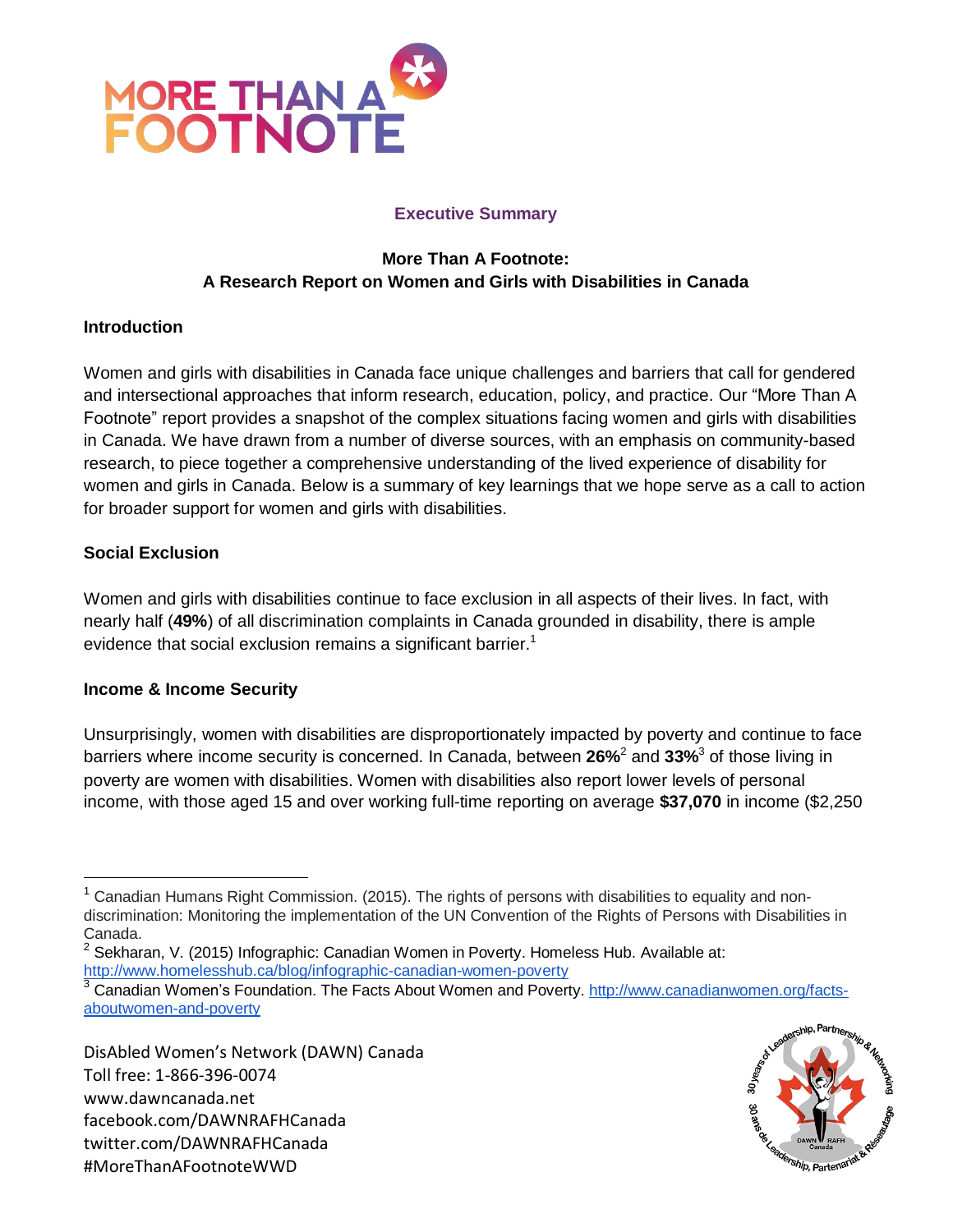

less than women without disabilities).<sup>4</sup> Women also remain more likely to experience invisible and/or less visible conditions like **pain and chronic fatigue**, which are less likely to be covered under programs that compensate for work-related disabilities.<sup>5</sup>

### **Education**

While education plays a key role in the lives of women and girls with disabilities, unequal access at all levels continues to disproportionately influence women and girls. In Canada, women with disabilities aged 25-54 are more likely (**18.3%**) to report having no degree, diploma, or certificate than women without disabilities (8.3%).<sup>6</sup> In addition, 1/<sub>2</sub> of women report that they took fewer courses, that it took longer for them to reach their existing level of education, and just over **46%** report that their career choice was influenced by their disability.<sup>7</sup>

### **Employment & Working Conditions**

Women with disabilities report a number of barriers here, including unemployment, underemployment, lower wages, issues accessing accommodation, and concerns around continued workplace discrimination. Indeed, women with disabilities are less likely to participate in the labour force with only **61.3%** between the ages of 25-54 participating and a **13.4%** unemployment rate among women with  $disabilities.<sup>8</sup>$ 

## **Livelihoods**

 $\overline{a}$ 

While many women with disabilities are not formally part of the labour process, their unseen and often invisible contributions cannot be overlooked. This includes participation in exploitive sites like **sheltered**



<sup>4</sup> Burlock, A. ( 2017) Women with Disabilities. *Women in Canada: a Gender Based Statistical Report*. Statistics Canada. Available at: <https://www.statcan.gc.ca/pub/89-503-x/2015001/article/14695-eng.htm>

<sup>5</sup> Meana, M., Cho, R., & DesMeules, M. (2004). Chronic pain: the extra burden on Canadian women. *BMC women's health*, *4*(1), S17.

<sup>6</sup> Burlock, A. ( 2017) Women with Disabilities. *Women in Canada: a Gender Based Statistical Report*. Statistics Canada. Available at: <https://www.statcan.gc.ca/pub/89-503-x/2015001/article/14695-eng.htm>

<sup>7</sup> Burlock, A. ( 2017) Women with Disabilities. *Women in Canada: a Gender Based Statistical Report*. Statistics Canada. Available at: <https://www.statcan.gc.ca/pub/89-503-x/2015001/article/14695-eng.htm>

<sup>8</sup> Burlock, A. ( 2017) Women with Disabilities. *Women in Canada: a Gender Based Statistical Report*. Statistics Canada. Available at: <https://www.statcan.gc.ca/pub/89-503-x/2015001/article/14695-eng.htm>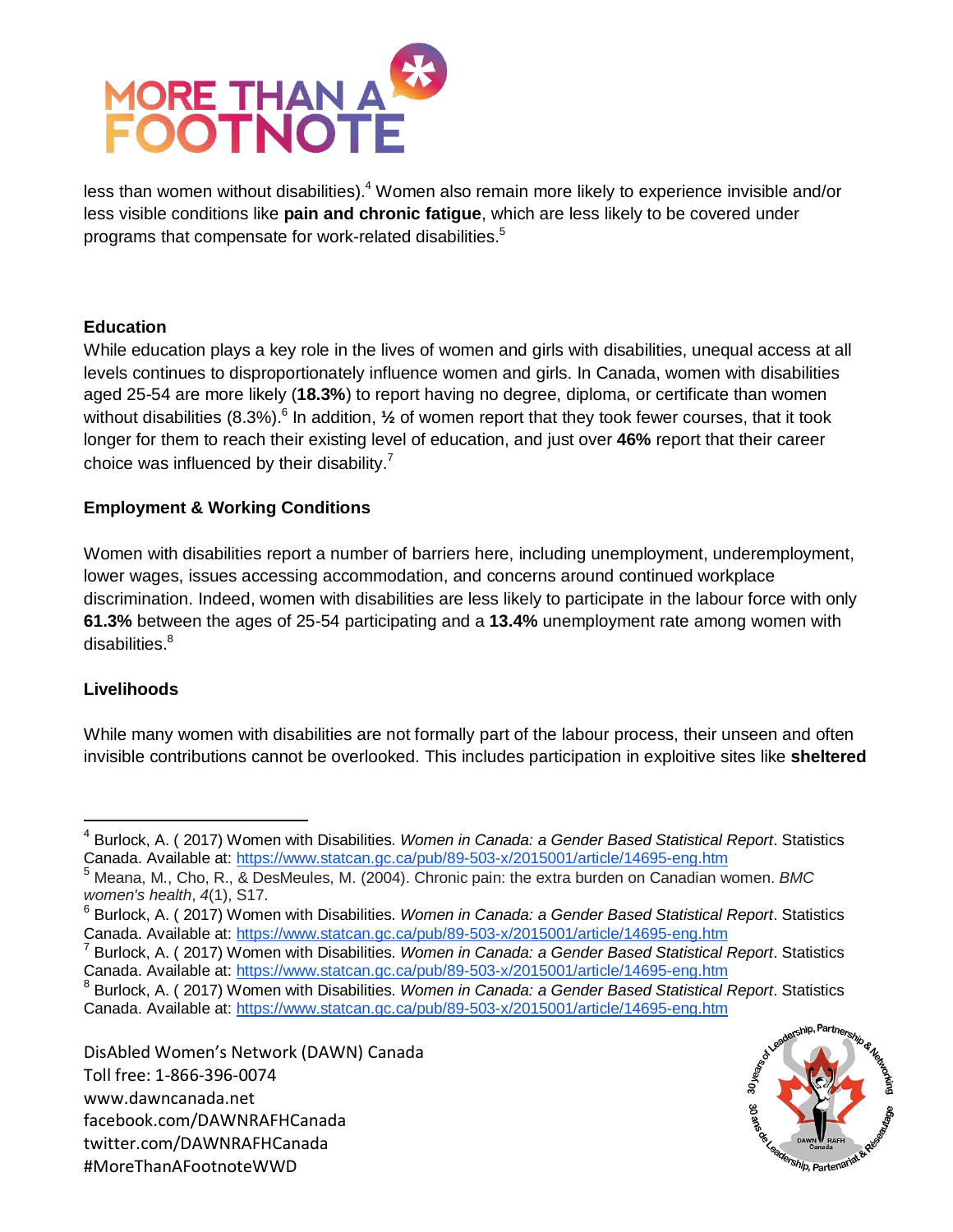

workshops, where there are concerns that women have remained in these sites despite policy shifts,<sup>9</sup> and a lack of support for mothers with disabilities. For example, mothers with disabilities remain more likely to experience **stress and barriers** due to high rates of **precarious employment and lack of access to affordable child care** services.<sup>10</sup> Collectively, these experiences indicate a need to acknowledge and explore the unpaid labour of women with disabilities.

## **Girl Children & Youth**

While general research points to the unique needs of girl children and youth with disabilities, there is a serious lack of Canadian material that explores the experiences of girls with disabilities. Yet, research elsewhere highlights a pressing need to support girls with disabilities, including evidence that while just as many girls as boys require special education services in the US, **girls remain less likely to be identified and referred for support services**. <sup>11</sup> Girls with disabilities also experience **higher rates of poor mental health and substance use** linked to experiences of intimate partner violence in high school. $12$ 

## **Food Insecurity**

Food insecurity remains an important and growing barrier for women and girls with disabilities. Inadequate nutrition and access to healthy and affordable food are linked to increases in health related and chronic issues.

## **Housing**

 $\overline{a}$ 

Women and girls with disabilities continue to face barriers in terms of accessible and affordable housing. In Canada, **46%** of women who report having been homelessness also have a disability.<sup>13</sup>



<sup>&</sup>lt;sup>9</sup> May-Simera, C. (2018). Reconsidering Sheltered Workshops in Light of the United Nations Convention on the Rights of Persons with Disabilities (2006). *Laws*, *7*(1), 6.

 $10$  Milne, K. (2016) High Stakes: The impacts of child care on the human rights of women and children. West Coast LEAF. Available at: [http://www.westcoastleaf.org/wp-content/uploads/2016/07/High-Stakes-low-res-for](http://www.westcoastleaf.org/wp-content/uploads/2016/07/High-Stakes-low-res-for-web.pdf)[web.pdf](http://www.westcoastleaf.org/wp-content/uploads/2016/07/High-Stakes-low-res-for-web.pdf)

<sup>11</sup> Arms, E., Bickett, J., & Graf, V. (2008). Gender bias and imbalance: Girls in US special education programmes. *Gender and Education*, *20*(4), 349-359.

<sup>&</sup>lt;sup>12</sup> Mitra, M., Mouradian, V. E., & McKenna, M. (2013). Dating violence and associated health risks among high school students with disabilities. *Maternal and child health journal*, *17*(6), 1088-1094.

<sup>13</sup> Cotter, A. (2018) *Violence and Victimization of Women with Disabilities.* Statistics Canada. Available at: <http://www.statcan.gc.ca/pub/85-002-x/2018001/article/54910-eng.pdf>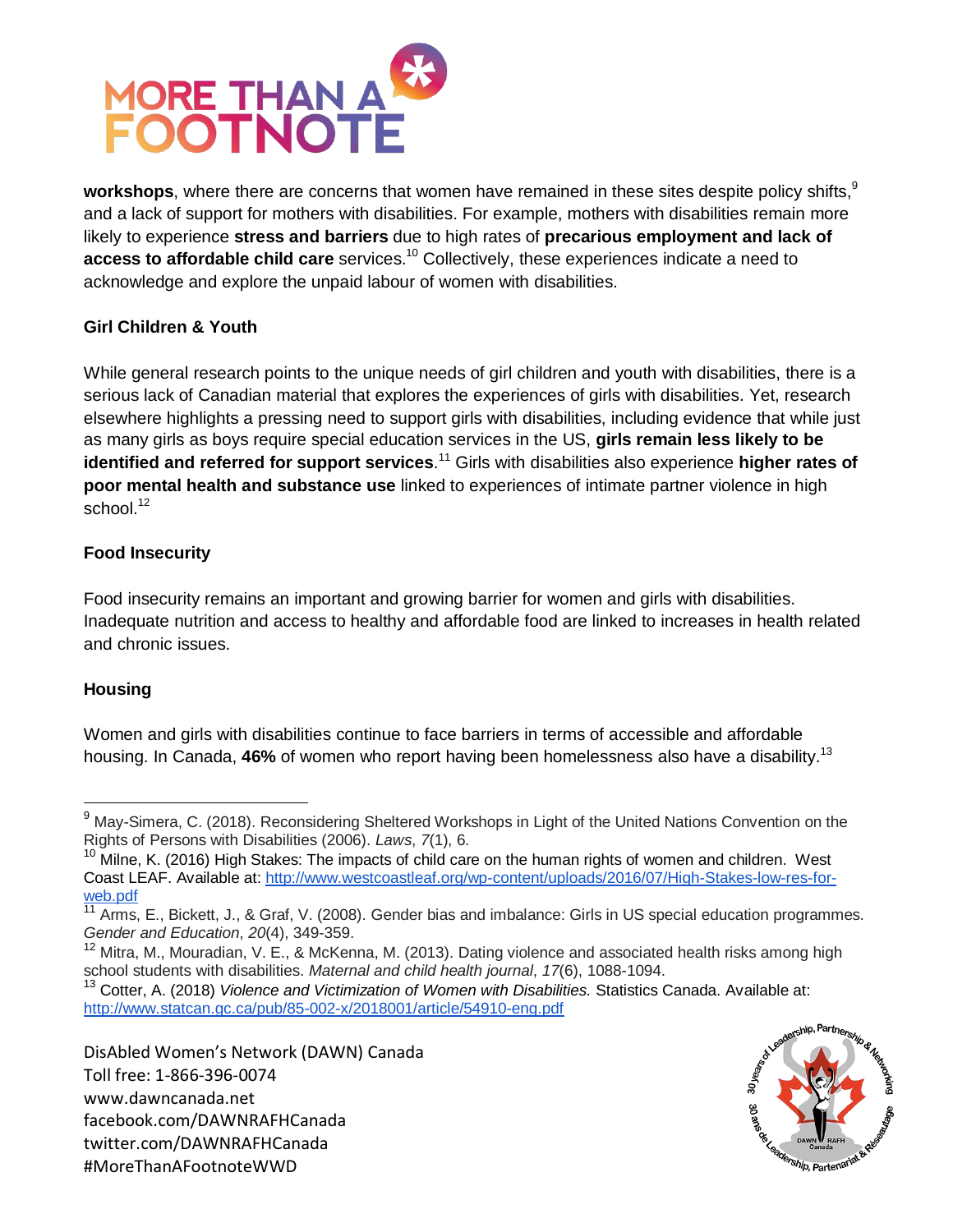

#### **Health Services & Well Being**

Women and girls with disabilities continue to face numerous attitudinal, physical, and economic barriers. In Canada, while women are more likely than men to have a disability,<sup>14</sup> health conditions that disproportionately impact women, like **chronic fatigue syndrome**, remain less understood than those associated with men, like spinal cord injury.<sup>15</sup> Additionally, in one Canadian study, the **majority of women with disabilities** remained unaware of accessible facilities related to getting breast and vaginal exams. $16$ 

### **Sexual and Reproductive Health**

Persistent and outdated myths about women and girls with disabilities mean many individuals remain underserved. Women with disabilities share that they have limited options in terms of contraceptives, as practitioners often appear surprised that they are sexually active and fail to ask about contraception and  $STIs.<sup>17</sup>$ 

### **Gender Identity**

There is an urgent need for more work where disability and gender identity is concerned. Yet, existing research indicates that trans individuals in Canada report not being treated with dignity, not being allowed to transition genders, sexual harassment, and segregation from other patients in mental health environments<sup>18</sup>

#### **Violence & Abuse**

 $\overline{a}$ 

http://www.ohrc.on.ca/en/minds-matter-report-consultation-human-rights-mental-health-and-addictions



 $14$  Wall, K (2017) Low income among persons with disabilities in Canada. Insights on Canadian Society. Statistics Canada. Available at: <http://www.statcan.gc.ca/pub/75-006-x/2017001/article/54854-eng.htm>

<sup>15</sup> Pinto, P. C. (2015). Women, disability, and the right to health. *Women's Health 2e: Intersections of Policy, Research, and Practice*, 137.

<sup>16</sup> BC Centre of Excellence for Women's Health, & Riddell, L. (2003). *We're Women, Too: Identifying Barriers to Gynecologic and Breast Health Care of Women with Disabilities*. Vancouver, BC: British Columbia Centre of Excellence for Women's Health. Available at: [http://bccewh.bc.ca/wp-content/uploads/2012/05/2003\\_Were-](http://bccewh.bc.ca/wp-content/uploads/2012/05/2003_Were-Women-Too.pdf)[Women-Too.pdf](http://bccewh.bc.ca/wp-content/uploads/2012/05/2003_Were-Women-Too.pdf)

<sup>17</sup> Becker, H., Stuifbergen, A., & Tinkle, M. (1997). Reproductive health care experiences of women with physical disabilities: a qualitative study. *Archives of physical medicine and rehabilitation*, *78*(12), S26-S33.

<sup>&</sup>lt;sup>18</sup> Ontario Human Rights Commission. (2012). Minds that Matter: Report on the consultation on human rights, mental health and addictions. *Toronto: Ontario Human Rights Commission*. Available at: